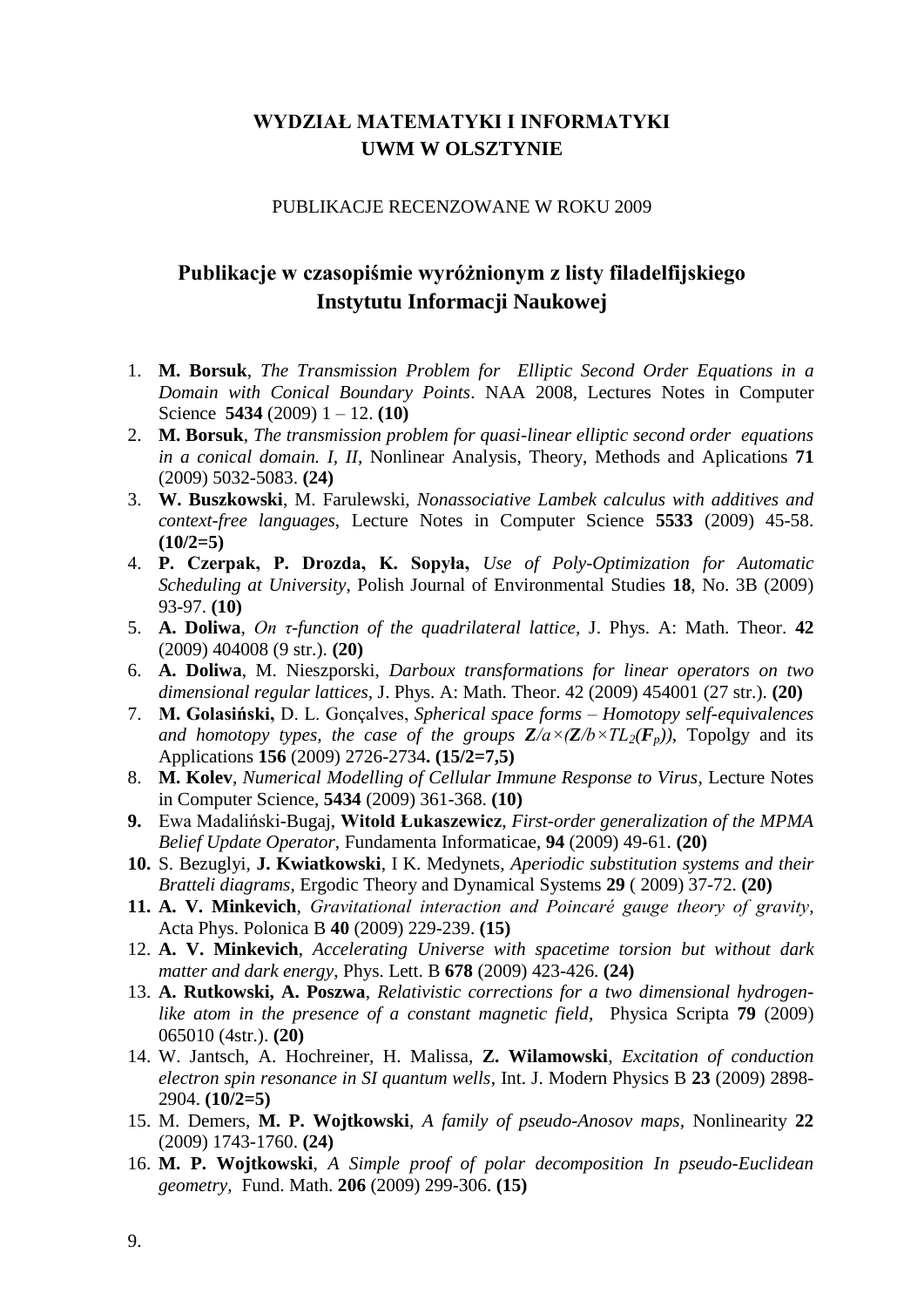17. **M. P. Wojtkowski**, *Abstarct fluctuation Thorem,* Ergod. Theory Dynam. Systems **29**  (2009), 273-279. **(20)**

# **Publikacje w innym recenzowanym czasopiśmie zagranicznym lub czasopiśmie polskim o zasięgu co najmniej krajowym**

- 1. L. Polkowski, **P. Artiemjew**, *On knowledge granulation and applications to classifier induction in the framework of rough mereology*, International Journal of Computational Intelligence Systems **2-4** (2009) 315-331. **(2)**
- 2. **M. Bulińska**, *On the complexity of nonassociative Lambek calculus with unit*, Studia Logica **93** (2009) 1-14**. (6)**
- 3. **M. Golasiński,** D. L. Gonçalves, P. N. Wong, *A note on generalized equivariant homotopy groups*, Banach Center Publications **85** (2009) 179-185**. (6/2=3)**
- 4. **M. Golasiński,** *Evaluation fibrations and path-components of the map space M(Sn+k,S<sup>n</sup> ) for 0≤k≤7*, Matematychni Studii **31** (2009) 189-194**. (2/2=1)**
- 5. Z. Jackiewicz, C. Jorcyk, **M. Kolev**, B. Zubik-Kowal, *Correlation between animal and mathematical models for prostate cancer progression*, Computational and Mathematical Methods in Medicine, **10** (2009) 241-252. **(2)**
- 6. H. Karzel**, J. Kosiorek, A. Matraś**, *Ordered symmetric Minkowski planes I,* J. Geom. **93** (2009) 116-127. **(2)**
- 7. H. Karzel, **J. Kosiorek, A. Matraś**, *Automorphisms of Symmetric and Double Symmetric Chain Structures*, Result. Math. **55** (2009) 401-416. **(2)**
- 8. **A. Niemczynowicz**, *On spin dumping frequency eigenvalues*, Bull. Soc. Sci. Lettres Łódź **59** Ser. Rech. Deform. **58** (2009) 111-115. **(2)**
- 9. M. Kwiatkowski, **M. Pankov**, *Opposite relation on dual polar spacer and half-spin Grassmann spaces*, Result. Math. **54** (2009) 301-308. **(2)**
- 10. **B. Staruch**, *HSP-type characterization of strong equational classes of partial algebras*, Studia Logica **93** (2009) 41-65. **(6/2=3)**
- 11. **H. Tańska**, *Enterprise Architect and Magic Draw UML - comparing the abilities of CASE*, Technical Sciences **12** (2009) 181-189. **(4)**

#### **Publikacje w recenzowanym czasopiśmie krajowym o zasięgu lokalnym** BRAK

### **Autorstwo monografii lub podręcznika akademickiego w języku angielskim** BRAK

# **Autorstwo rozdziału w monografii lub podręczniku akademickim w języku angielskim**

1. **P. Czerpak, P. Drozda, K. Sopyła,** *Semantic Web System for Automatic Plan Scheduling*, [w:] New Challenges in Computational Collective Intelligence, N. T. Nguyen et al. (Red.), Studies in Computational Intelligence 244, Springer Berlin / Heidelberg, 2009, str. 39-50. **(7)**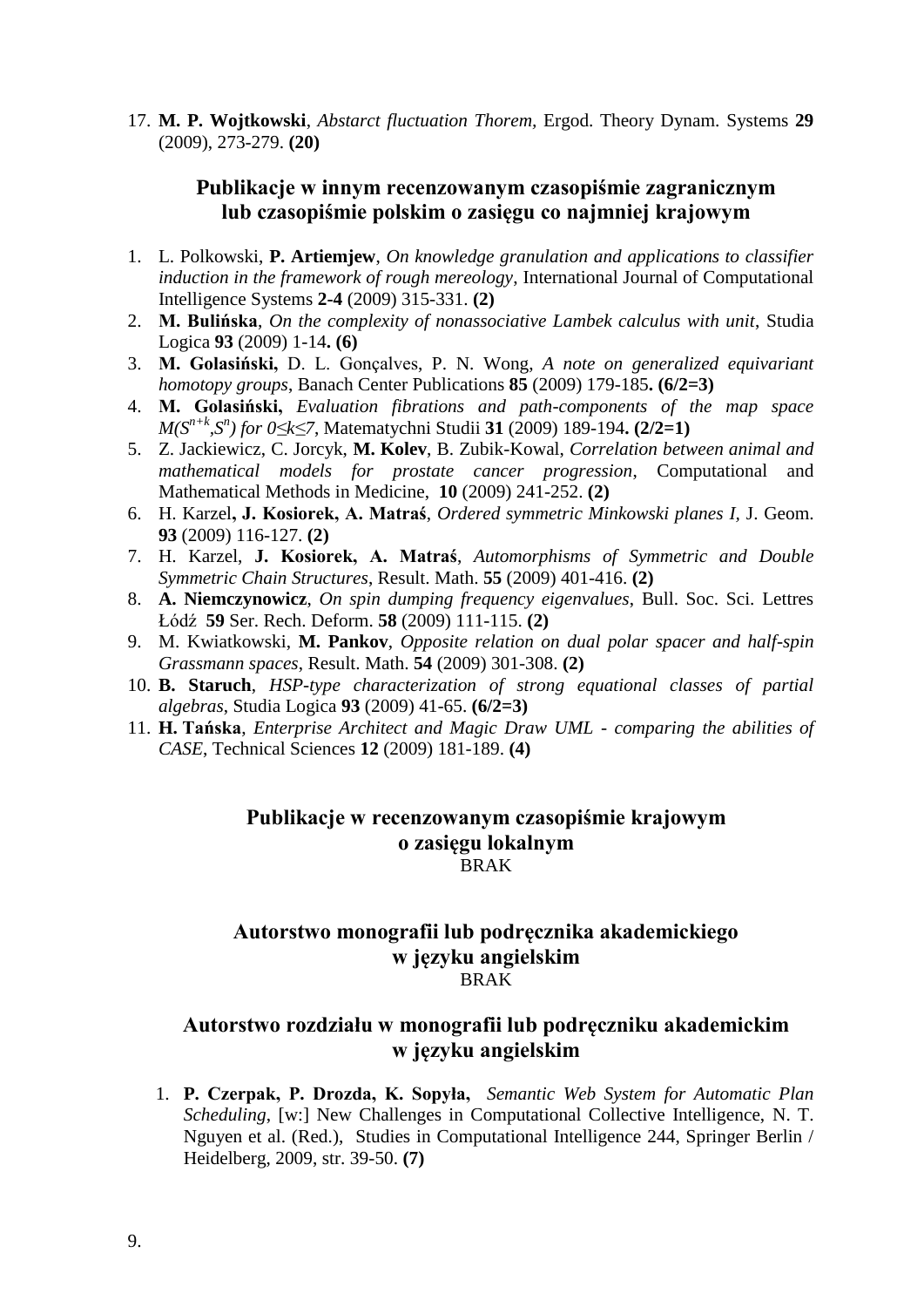- 2. **W. S. Mokrzycki, M. A. Samko**, *New edge detection algorithm in colour image using perception function*, [w:] Computer Recognition Systems 3, M. Kurzyński, M. Woźniak (Red.) Advances in Intelligent and Soft Computing **57**, Springer, Berlin-Heidelberg 2009, str. 111-118. **(7)**
- 3. Salamonczyk, **W. S. Mokrzycki**, *New Method of Polyhedron Views and Range Images Matching Using Hausdorff Distance*, [w:] Image Processing and Communications Challenges, R. S. Choraś, A. Zabłudowski (Red.), Academy Publishing House EXIT, Warszawa 2009, str. 106-114. **(6)**
- 4. **W. S. Mokrzycki, M. Tatol***, Perceptual Difference in L\_a\_b\_ Color Space as the Base for Object Colour Identfication,* [w:] Image Processing and Communications Challenges, R. S. Choraś, A. Zabłudowski (Red.), Academy Publishing House EXIT, Warszawa 2009, str. 403-411. **(6)**
- 5. **W. S. Mokrzycki, M. Samko**, *Using SUSAN Method to Color Contour Producing,*  [w:] Image Processing and Communications Challenges, R. S. Choraś, A. Zabłudowski (Red.), Academy Publishing House EXIT, Warszawa 2009, str. 412- 419*.* **(6)**
- 6. **W. S. Mokrzycki, M. Samko**, *Gradient Based Method of Color Edges Finding,*  [w:] Image Processing and Communications Challenges, R. S. Choraś, A. Zabłudowski (Red.), Academy Publishing House EXIT, Warszawa 2009, str. 429- 437*.* **(6)**
- 7. **Niemczynowicz**, *Towards the global vision of approximate integral trajectories of a body sliding on the surface*, [w:] Applied complex and quaternionic approximation, S. Marchiafava et al. (Red), Edizioni Nuova Cultura, 2009, str. 149- 172. **(7)**
- **8. L. Polkowski**, *Data mining and knowledge discovery: case-based reasoning, nearest neighbor and rough sets*, [w:] Encyclopedia of Complexity and System Sciences, R. Meyers (Red.), Springer, Berlin 2009. **(7/2=3,5)**
- 9. **L. Polkowski,** M. Semeniuk-Polkowska, On intentional aspects of concepts defined In rough set theory, [w:] Proceedings CSP 2009, Kraków 2009, Warsaw Univ. Press, 2009, str. 486-498. **(7/2=3,5)**
- 10. J. Sala, **H. Tańska**, *Information Management Tools. Experiences of Generations of Designers*, [w:] B.Kubika, A.Korowicki (Red.), Information Management, Gdańsk University Press, Gdańsk 2009 **(7)**

### **Autorstwo monografii lub podręcznika akademickiego w języku innym niż angielski** BRAK

# **Autorstwo rozdziału w monografii lub podręczniku akademickim w języku innym niż angielski**

- 1. J.Sala, **H. Tańska**, *Ekonomiczne i komunikacyjne aspekty gospodarki sieciowej*, AWFiS, Gdańsk 2009. **(3)**
- 2. J.Sala, **H. Tańska**, *Perspektywy rynku pracy społeczeństwa informacyjnego w Polsce,* [w:] P.Sienkiewicz, J.S.Nowak, (Red.) Społeczeństwo informacyjne. Krok naprzód, dwa kroki wstecz, PTI – Oddział Górnośląski, Katowice 2009, str. 363-374. **(3)**
- 3. J. Sala, **H. Tańska**, *Technologie informacyjne w przedsiębiorstwie sieciowym*, [w:] O. Dębicka, A. Oniszczuk-Jastrząbek, T. Gutowski, J. Winiarski (Red.), Przedsiębiorstwo